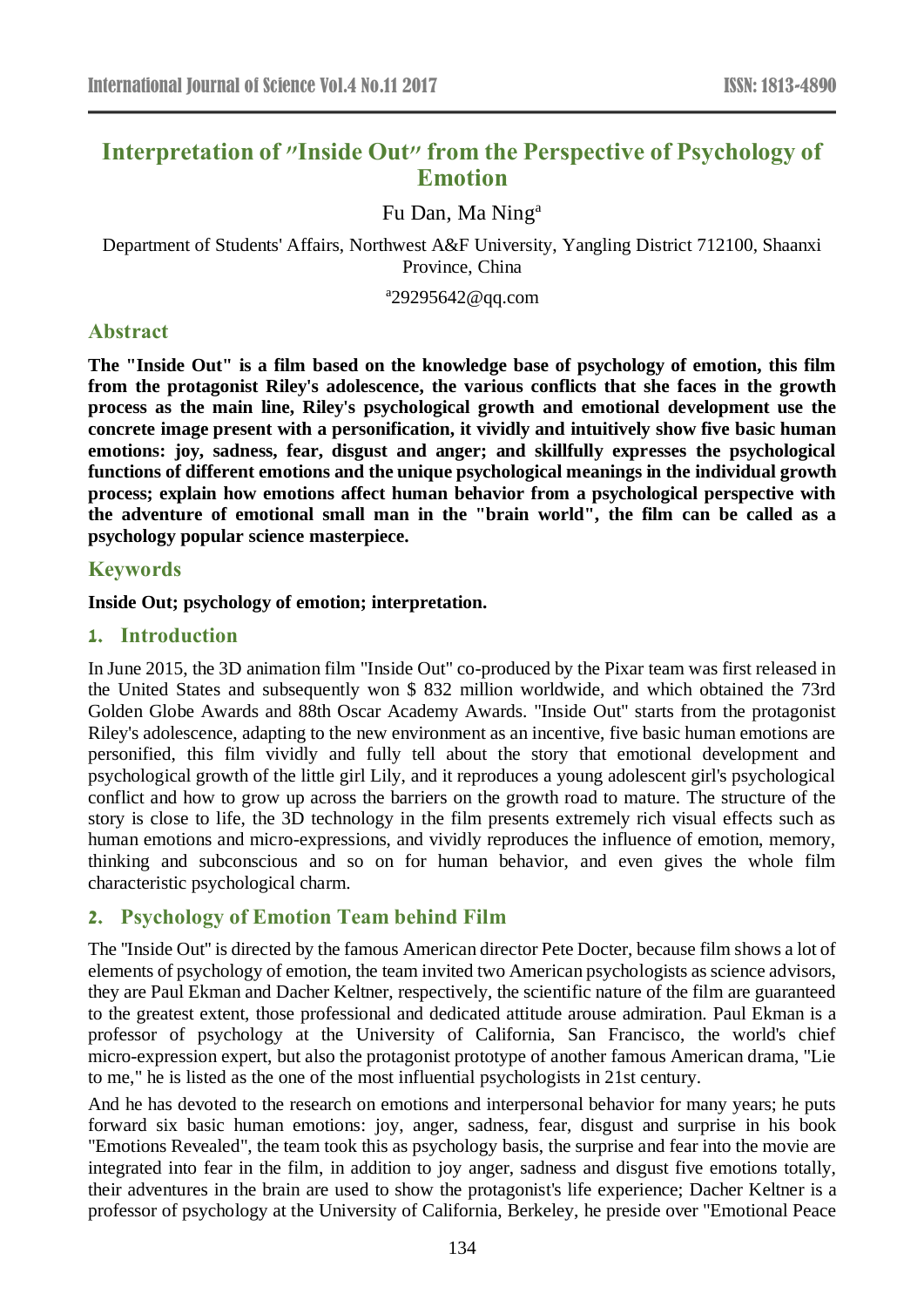and Mental Health Development Center" and psychology laboratory which take "social interaction" as the theme in Berkeley, and has a considerable impact in the psychology circle of United States, he wrote "Born To Be Good", deeply thinks life, marriage, society and interpersonal relationship from the perspective of positive emotions, and open the another door to happy life for people.

The involvement of the two big psychology names makes the " Inside Out " not only clearly and accurately express the psychological factors of human behavior in a very witty plot, the very abstract psychology concepts such as memory, emotion, thinking, subconscious and dreams are seamlessly connected in the film, therefore, this film is called "a screening "psychology of emotion, a textbook on growth" by psychologists, which is the recommended preferred film of introduction to psychology.

### **3. Psychology Analysis of Emotion in the Film**

The "Inside Out" skillfully took all kinds of mental activities in the human brain and development process shown in a visual and audio form, and successfully aroused people's beautiful past in deep memory and the life experience that has been gone through-it behind Riley is the shadow of countless people childhood, its scientific, rigorous psychological philosophy has become the biggest highlight of film.

(1) Psychology of Emotion and "Inside Out"-Joy

The dominant color of joy which represents happy mood is yellow in the film, meanwhile has a blue short hair, she is the first appearance and has been dominant in the film, which is the dominant emotion of Riley. Joy's mission is to find by all means to help Riley maintain a pleasant feeling. Well-known psychologist Freud once said that id of people are based on the happiness, and everyone has the instinct to pursue happiness; and psychologists' research on emotions also confirms that the dominant mood of children in childhood is happiness, since adolescence, positive emotional experience begins to sharply decline in frequency and intensity. The story of the film took place when protagonist Riley was 11 years old, it is clear that this is not the team's casual choice, eleven is the transitional period between childhood and adolescence, which means that she is about to say goodbye to her carefree childhood, There is no doubt that Railay's mental development is facing a major separation, and the plot of the film fits in with this theme: Riley moves away from Minnesota and leaves her favorite friends and environment, thus starting a series of stories.

(2) Psychology of Emotion and "Inside Out" - Sadness (Depression)

The sadness of second appearance represents mood of sadness and depression, the image of the film is a blue little fat man, as a typical "negative energy" representative, sadness always let Riley feel sad, helpless even despair, make Riley in a very low state, and in stark contrast to joy, therefore, it is unpopular in the brain headquarters, and even its own do not know the value of existence, they are rejected by everyone.

With the development of the plot, the function of sadness gradually manifests itself, the film tactfully presents three important psychological functions of sadness in the growth through several fragments: empathy, reconstruction and transformation. In the film, "sadness" plays a role for the first time, when fantastic partner of Riley Bing Bong because the rocket car was thrown into the oblivion abyss. The "positive thinking" amusement of Joy does not stop Bing Bong from crying; at this time, sadness come to Bing Bong, gently pat him, patiently listen to Bing Bong tell about the story he and Riley once, and understand and accept the sorrow of Bing Bong, so that the emotions of Bing Bong effectively eased. From the psychology point of view, the film shows the first function of "sadness": sympathy, it also known as empathy, namely, sympathy for the pain of others, understand and accept visitors by way of companionship and listening; the protagonist Riley run away from home under the control of anger, emotional console completely out of control, all the emotions cannot stop Riley's behavior, sadness reactivates the emotional console and help Riley rebuild the collapsed island, the film shows the second feature of "sadness": reconstruction, a power that help people rebirth in adversities and ruins; at the end of the film, sadness goes hand in hand with Joy press the emotion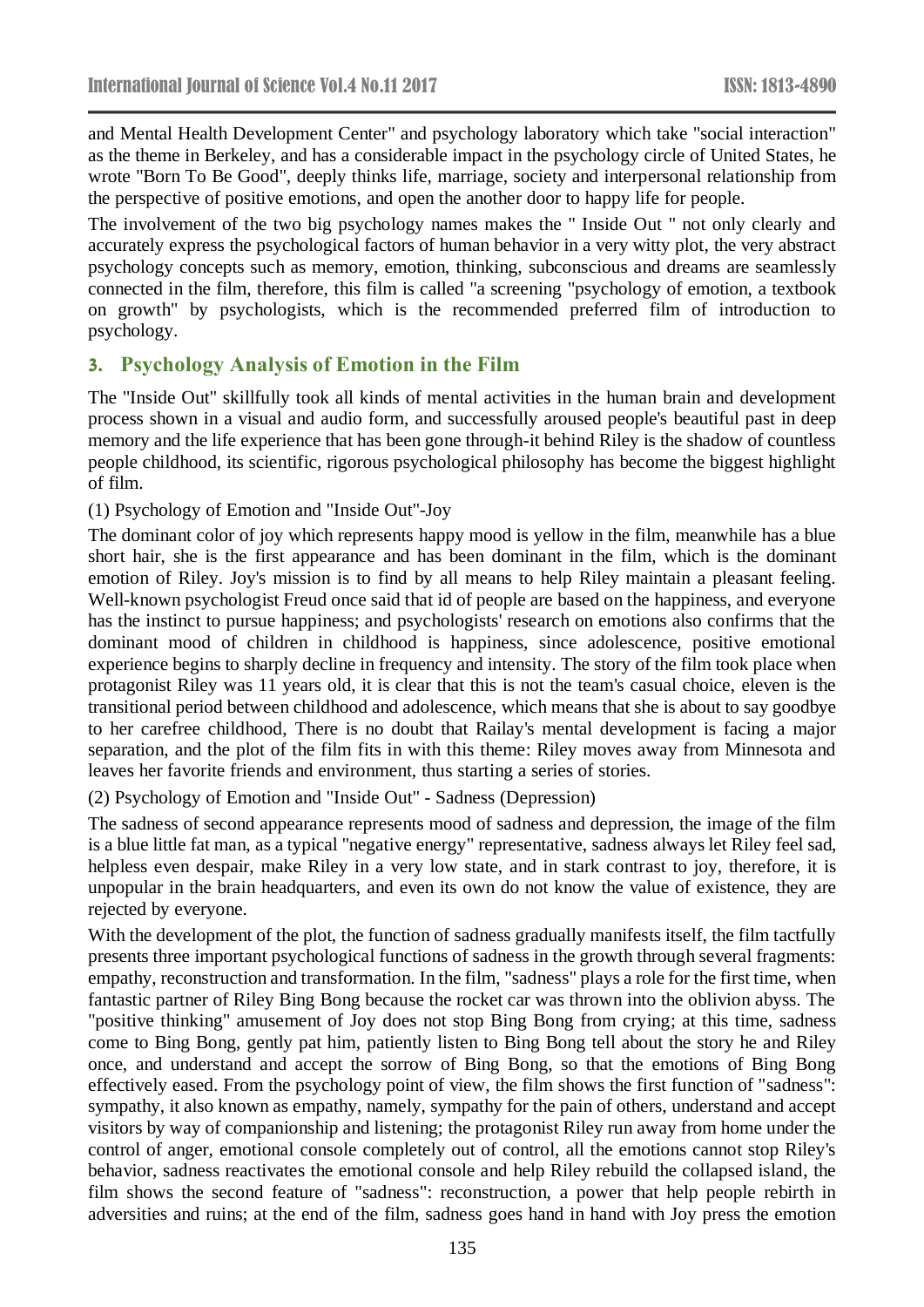control button, the picture shows the lens that Riley tears in front of parents, at this time, Riley' brain produced the first bittersweet complex emotions - touch, express the third function of "sadness": the transformation of emotions. In the film, the blue hair of Joy is just the same as the main theme of sadness, the explanation given by sentiment psychology is that happiness and sadness are interdependent in nature, and a very important part of happiness comes from sadness.

(3) Psychology of Emotion and "Inside Out"-Fear, Disgust and Anger

The other three basic emotions in the film, fears, disgust and anger emerge as supporting roles, but each performs its own duties, they makes the story more vivid and humorous based on science. Fear represent fear or freight emotions, emotional psychology absorbs view of evolutionary psychology and cognitive neuroscience, which thinks the human fear mood is closely related to physical threat and body security and memory genetic factors from generation to generation, the image of fear is also like a nerve, it is responsible for reminding Riley, let her stay away from danger due to fear, it has warning and hedging functions; disgust in film represents the disgust mood, and it is a kind of emotion that put down each other, her image is a cold, proud and harsh little girl, "rolling eyes" and "wrinkling nose" is its signature action, which are the most representative micro-expression of human beings when express disgust emotions, she is responsible for helping Riley to avoid uncomfortable things, from a psychological point of view, actually itself adopts despise and disgusting defensive action; anger represents mood of anger, which is an offensive of person. Unlike fear and disgust, anger does not create defensive behavior, but shows the state of the attack, regardless of risks and consequences. In the film, Riley's confrontation with parents and run away from home, and they are all controlled by "anger," anger is often accompanied by a strong physical expression and energy loss, as the film shows: "anger" is will spray a flame when demonstrate one's courage and power. From a psychological point of view, angry emotions express dissatisfaction and resistance, while allowing you to look more powerful.

## **4. Enlightenment and Thinking**

The work of Pixar's animation films has always impressed the audience with unique design concepts, ingenious ideas, highly personalized connotations and fresh vitality. The story structure of "Inside Out" is not complicated, but its role is shaped very typically, it deeply digs out subtle feelings that everyone have experienced during the growth process, behind the comedy also reflects all kinds of sadness, helplessness and touching in real life, personified handling and grasp of plot of film for emotion, even look from professional psychology perspective, there are almost no loopholes at all.

(1) How Emotions Affect People's Personality and Behavior

Which emotional little people stand behind the console in the film, Riley will be controlled by this emotion. Initially, only one mood can operate the console, and at the end of the film, as Riley mind mature, her head headquarters like mother, every mood has its own interface, the mood is more stable, and more mutual coordination; but each person's brain still has a dominant emotion, the dominant emotion of Riley is Joy, while the dominant mood of the mom is sadness, dominant mood of dad is anger; the coordinated development of various emotions will produce more complex emotions, such as embarrassment, touch, guilt, pride, etc., which is the color memory ball in the film. I have to say this is really a fantastic design; explain from the psychological point of view, people's personality and behavior are determined by the specific emotions. Riley has five islands in the film initially, namely, Honesty Island, Friendship Island, Kinship Island, Naughty Island, and Interest Island, they represent the initial personality of Riley, and making these personalities collapse and reconstruct is the power of various emotions, it also profoundly expresses the organization of emotions, which is shown in the coordination of positive emotions for behaviors, the destruction of negative emotions for behavior of and the cooperation of various emotions promote the formation of new behavior.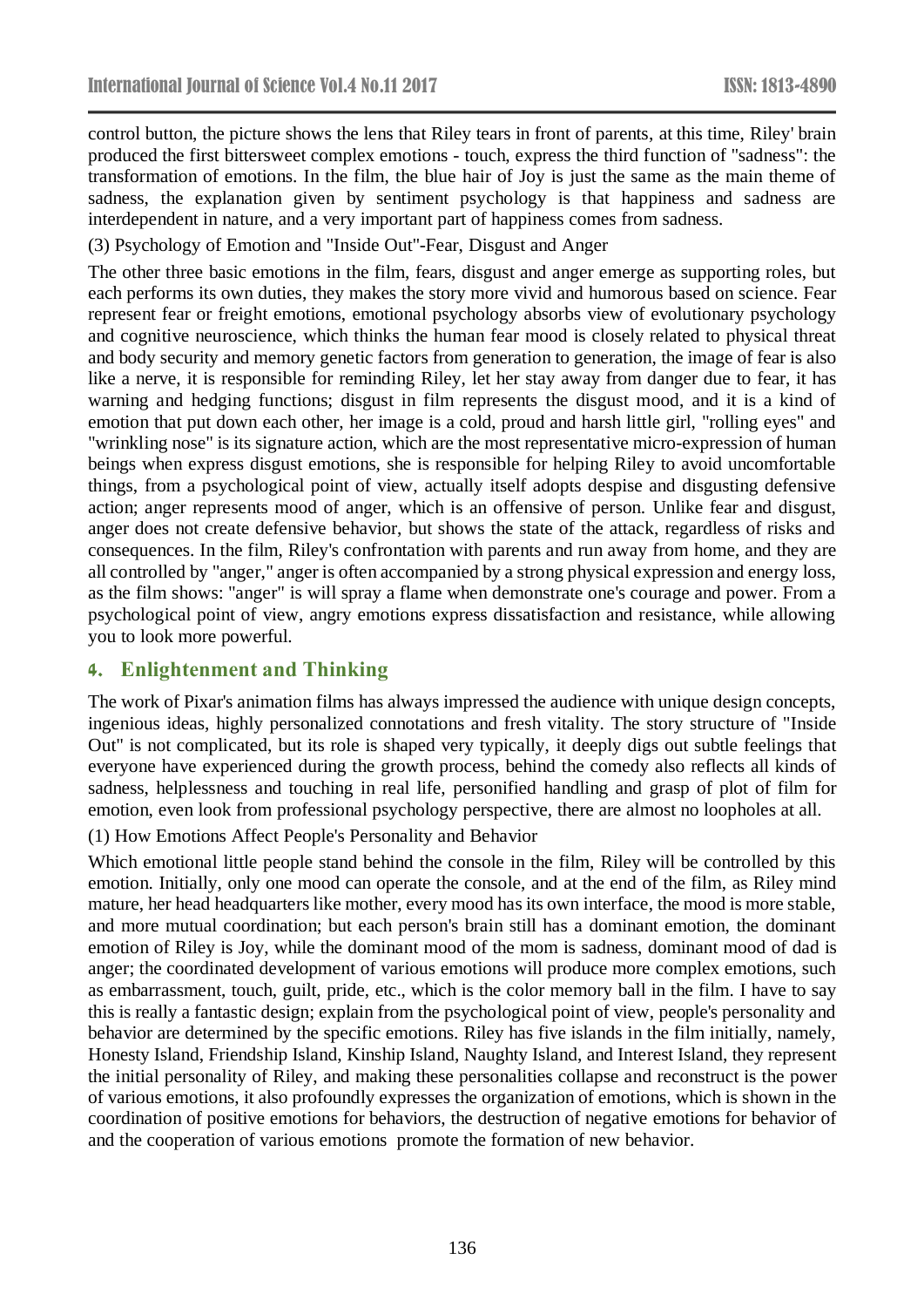(2) There Should Be No Superfluous Emotion; Negative Emotions Also Have Their Special Psychological Significance

At the beginning of the film, almost all the audience think that Joy is a well-deserved protagonist, people realized that the real star is the most unpopular sadness to the last. The main purpose of the film is the psychological meaning of sadness (namely depression and sadness): sadness is often the last defense line of mankind and is the strength that people gain and rebuild in adversity. Just as what sadness said at the beginning of the film: "Sadness can help me to slow down without being overwhelmed by the adversities of life".

There are positive and negative in energy, there are positive and negative in emotions, but there is no absolute good and bad, yes or no. There is no superfluous emotion, sadness and all other negative emotions have their own existing significance, all emotions occupy a place or a console in our lives. Therefore, we cannot suppress emotions, not just eliminate emotions, instead, we should help ourselves to learn to express reasonably and manage emotion, make all kinds of emotions can perform their duties and promote our growth and integration.

(3) Growth Is Not Perfect; the Attendants Are Often Loss and Separation

Growth up, a not easy topic is represented witty and funny in the "Inside Out", when children laughing, many parents leave many tender tears. Pixar animation film" one-size-fits-all" style once again impressed millions of audience, and directly to psychological roots of "growth" and analyze.

First of all, growth is not perfect; bittersweet is the best interpretation of growth. Popularly speaking, the film has been talking about a "growth has trouble" story, Riley moved from familiar Minnesota to unfamiliar San Francisco, the trouble seems to come from the challenge of a new life, but it's not. Changes of the external environment is only an incentive, and 11-year-old Riley is in the early youth, under the seemingly calm surface is turbulent psychological unrest, abstract thinking began to form, dependence on friends and curiosity of the opposite sex, and the rapid development of self-consciousness makes children's mood swing unprecedented severe in this period, various emotional struggle almost through the whole of adolescence, and sorrow become indispensable protagonist. The rapid development of physiology let them immersed in the joy of " I'm of age", childhood becomes more and more distant, new role is becoming more and more clear, they struggle in the inexplicable sadness, a "storm" type change must bring a bittersweet growing experience.

Second, growing up need pay the price; the prices are often loss and separation. In the film, Riley has lost her familiar environment, her friends and family, and even her fantastic companion Bing Bong has vanished . With Riley's growth, she lost the whole carefree childhood, what Riley leave behind is the formidable "separated anxiety.", the growth is clearly impossible to step across all the obstacles on the "growth pain" road, the reasonable price make growth more perfect. The dream that DreamWorks Studios design for Riley is "tooth loss", seemingly arbitrary plot, but find the answer in Freud's " The Interpretation of Dreams ", the tooth loss just symbolize "mental growth or aging and the separation of human relationships ", once again pay tribute to the Pixar movie team, every tiny plot is the perfect fit with the soul of the film

Finally, company is the most affectionate confession in growth. Although eleven-year-old Riley is in a very heavy stage in life, the film still shows strong tender feeling, mom and dad does not ignore Riley in a slightly embarrassed new life, there is a whole world in her company in her brain as well. In the end of film, Riley smiles in her parents' arms and burst into tears, acceptance, listening and company are the affectionate confessions on the road of growth and the longest loving cure.

#### **Acknowledgements**

Fund project: humanities and social sciences project of basic scientific research business of Northwest A&F University "theory and practice research on psychological education integrating the ideological and political education system" (project number: 2017RWSZ01); 2016 student work high-quality item of Northwest A&F University " enjoy psychological circle- theme group psychological counseling and interaction platform", project number: 2016JP002.